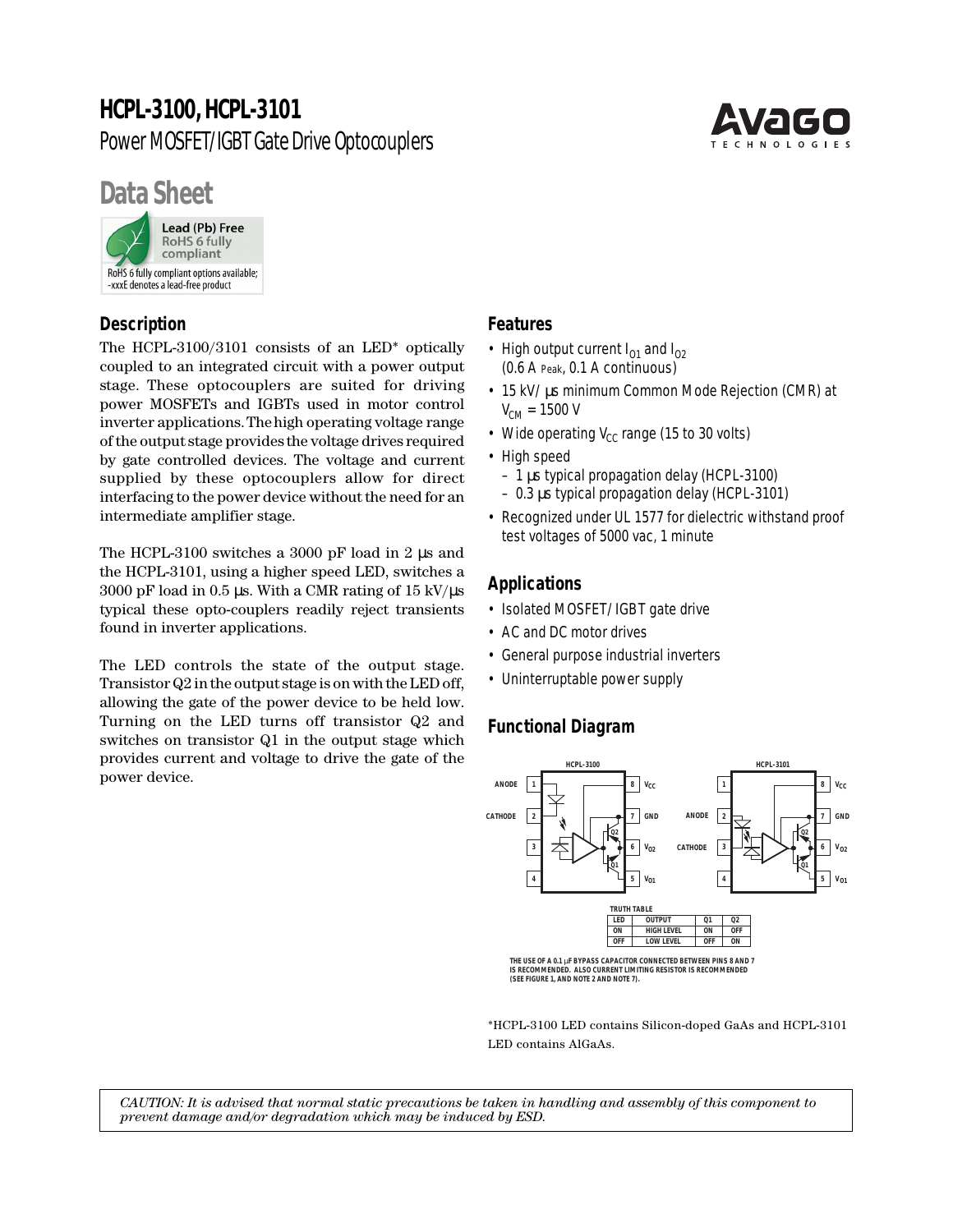#### **Schematic**





**THE USE OF A 0.1** µ**F BYPASS CAPACITOR CONNECTED BETWEEN PINS 8 AND 7 IS RECOMMENDED. ALSO CURRENT LIMITING RESISTOR IS RECOMMENDED (SEE FIGURE 1, AND NOTE 2 AND NOTE 7).**

#### **Ordering Information**

HCPL-3100 and HCPL-3101 are UL Recognized with 5000 Vrms for 1 minute per UL1577.

|                | Option                |               |                         |              |                |                 |
|----------------|-----------------------|---------------|-------------------------|--------------|----------------|-----------------|
| Part<br>Number | <b>RoHS Compliant</b> | Package       | Surface<br><b>Mount</b> | Gull<br>Wing | Tape<br>& Reel | <b>Quantity</b> |
| HCPL-3100      | $-000E$               | 300 mil DIP-8 |                         |              |                | 50 per tube     |
| HCPL-3101      | $-300E$               |               |                         |              |                | 50 per tube     |
|                | $-500E$               |               | $\Lambda$               |              |                | 1000 per reel   |

To order, choose a part number from the part number column and combine with the desired option from the option column to form an order entry.

#### Example 1:

HCPL-3100-500E to order product of 300 mil DIP Gull Wing Surface Mount package in Tape and Reel packaging and RoHS compliant.

Example 2:

HCPL-3101-000E to order product of 300 mil DIP package in Tube packaging and RoHS compliant.

Option datasheets are available. Contact your Avago sales representative or authorized distributor for information.

Remarks: The notation '#XXX' is used for existing products, while (new) products launched since July 15, 2001 and RoHS compliant will use '–XXXE.'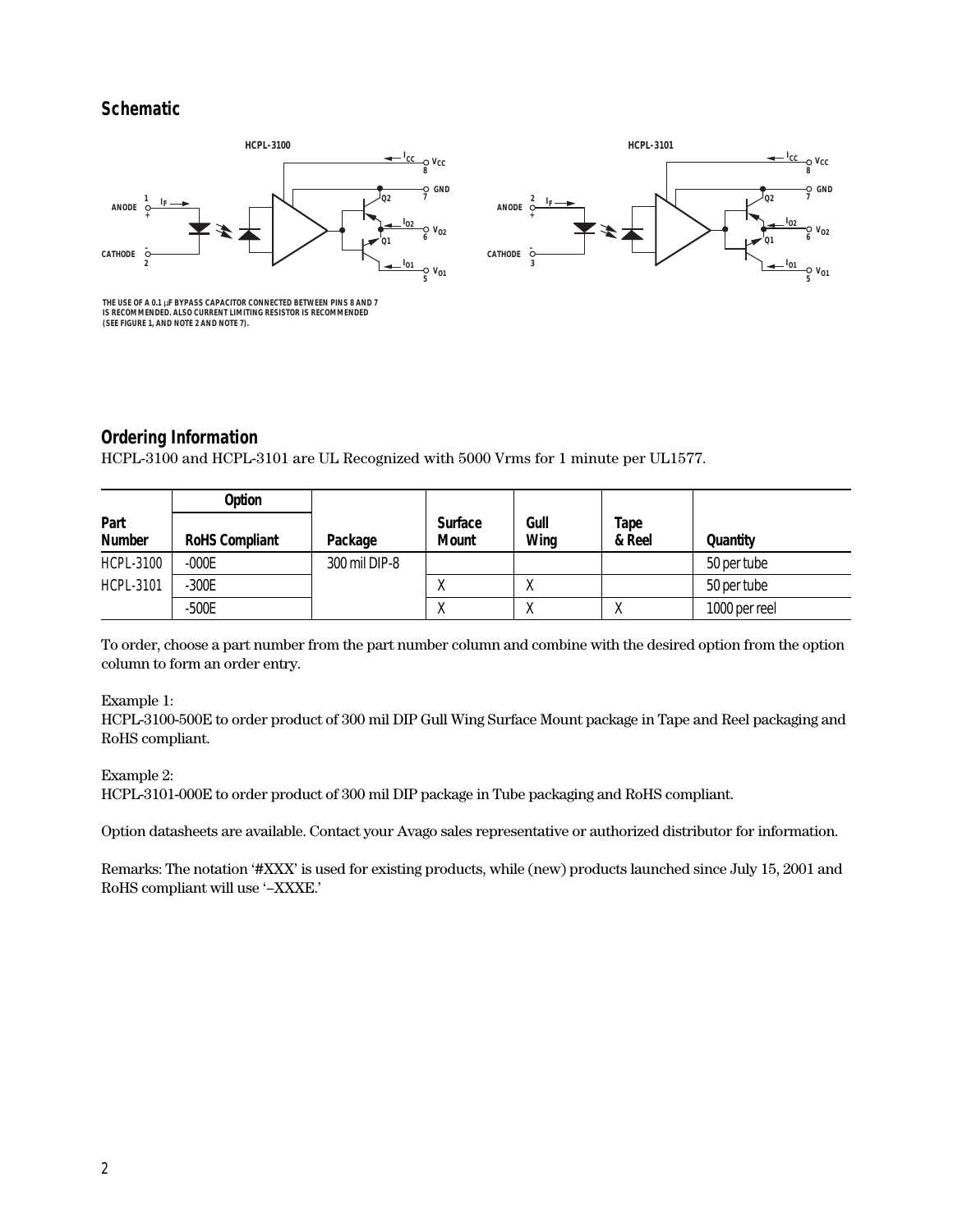## **Outline Drawing**

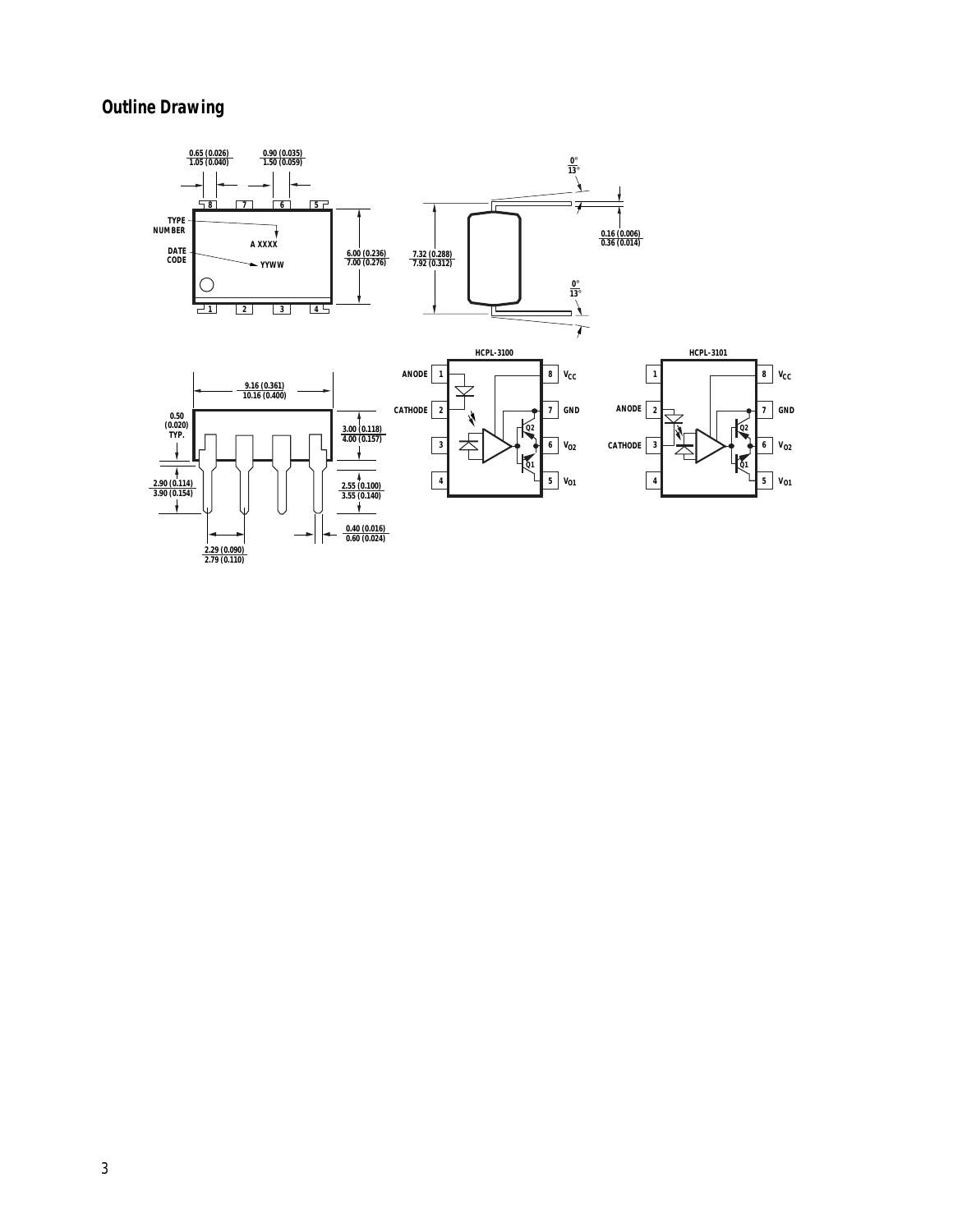#### **Demonstrated ESD Performance**

Human Body Model: MIL-STD-883 Method 3015.7: Class 2 Machine Model: EIAJ IC-121- 1988 (1988.3.28 Version 2), Test Method 20, Condition C: 1200 V

#### **Regulatory Information**

The HCPL-3100/3101 has been approved by the following organization:

#### **UL**

Recognized under UL 1577, Component Recognition Program, File E55361.

#### **Insulation and Safety Related Specifications**

| Parameter                                             | Symbol | Value | <b>Units</b> | <b>Conditions</b>                                                                                           |
|-------------------------------------------------------|--------|-------|--------------|-------------------------------------------------------------------------------------------------------------|
| Min. External Air Gap<br>(External Clearance)         | L(101) | 6.0   | mm           | Shortest distance measured through air, between two<br>conductive leads, input to output                    |
| Min. External Tracking<br>Path (External<br>Creepage) | L(102) | 6.0   | mm           | Shortest distance path measured along outside surface<br>of optocoupler body between input and output leads |
| Min. Internal Plastic<br>Gap (Internal<br>Clearance)  |        | 0.15  | mm           | Through insulation distance conductor to conductor<br>inside the optocoupler cavity                         |

### **Absolute Maximum Ratings**

|                                                                                                                                                                             | Parameter             | Symbol             | <b>Device</b>                        | Min.                                       | Max.         | Unit      | <b>Conditions</b>                                    | Fig. | <b>Note</b> |
|-----------------------------------------------------------------------------------------------------------------------------------------------------------------------------|-----------------------|--------------------|--------------------------------------|--------------------------------------------|--------------|-----------|------------------------------------------------------|------|-------------|
|                                                                                                                                                                             |                       | $T_S$              |                                      | $-55$                                      | 125          | $\circ$ C |                                                      |      |             |
|                                                                                                                                                                             |                       | $T_A$              | <b>HCPL-3100</b><br><b>HCPL-3101</b> | $-40$<br>$-40$                             | 100<br>85    | $\circ$ C |                                                      |      |             |
| Input                                                                                                                                                                       | Continuous            | I <sub>F</sub>     | <b>HCPL-3100</b>                     |                                            | 25           | mA        |                                                      | 11   | 1           |
|                                                                                                                                                                             | Current               |                    | <b>HCPL-3101</b>                     |                                            | 20           | mA        |                                                      | 11   | 1           |
|                                                                                                                                                                             | Reverse<br>Voltage    | $V_R$              | <b>HCPL-3100</b><br><b>HCPL-3101</b> |                                            | 6<br>5       | V         | $T_A = 25^{\circ}C$                                  |      |             |
| Supply Voltage V <sub>cc</sub>                                                                                                                                              |                       |                    |                                      | 35                                         | $\mathsf{V}$ |           |                                                      |      |             |
| Storage Temperature<br><b>Operating Temperature</b><br>Output 1<br>Output 2<br><b>Output Power Dissipation</b><br><b>Total Power Dissipation</b><br>Lead Solder Temperature | Continuous<br>Current | $I_{01}$           |                                      |                                            | 0.1          | A         |                                                      |      | 1           |
|                                                                                                                                                                             | Peak Current          |                    |                                      |                                            | 0.6          | A         | Pulse Width $< 0.15 \,\mu s$ ,<br>Duty cycle = $1\%$ |      | 1           |
|                                                                                                                                                                             | Voltage               | $V_{01}$           |                                      |                                            | 35           | V         |                                                      |      |             |
|                                                                                                                                                                             | Continuous<br>Current | $I_{02}$           |                                      |                                            | 0.1          | A         |                                                      |      | 1           |
|                                                                                                                                                                             | Peak Current          |                    |                                      |                                            | 0.6          | A         | Pulse Width $< 0.15 \,\mu s$ ,<br>Duty cycle = $1\%$ |      | 1           |
|                                                                                                                                                                             |                       | 500<br>$P_0$<br>mW |                                      | 12                                         | 1            |           |                                                      |      |             |
|                                                                                                                                                                             |                       | $P_T$              |                                      |                                            | 550          | mW        |                                                      | 12   | 1           |
|                                                                                                                                                                             |                       |                    |                                      | 270°C for 10 s, 1.0 mm below seating plane |              |           |                                                      |      |             |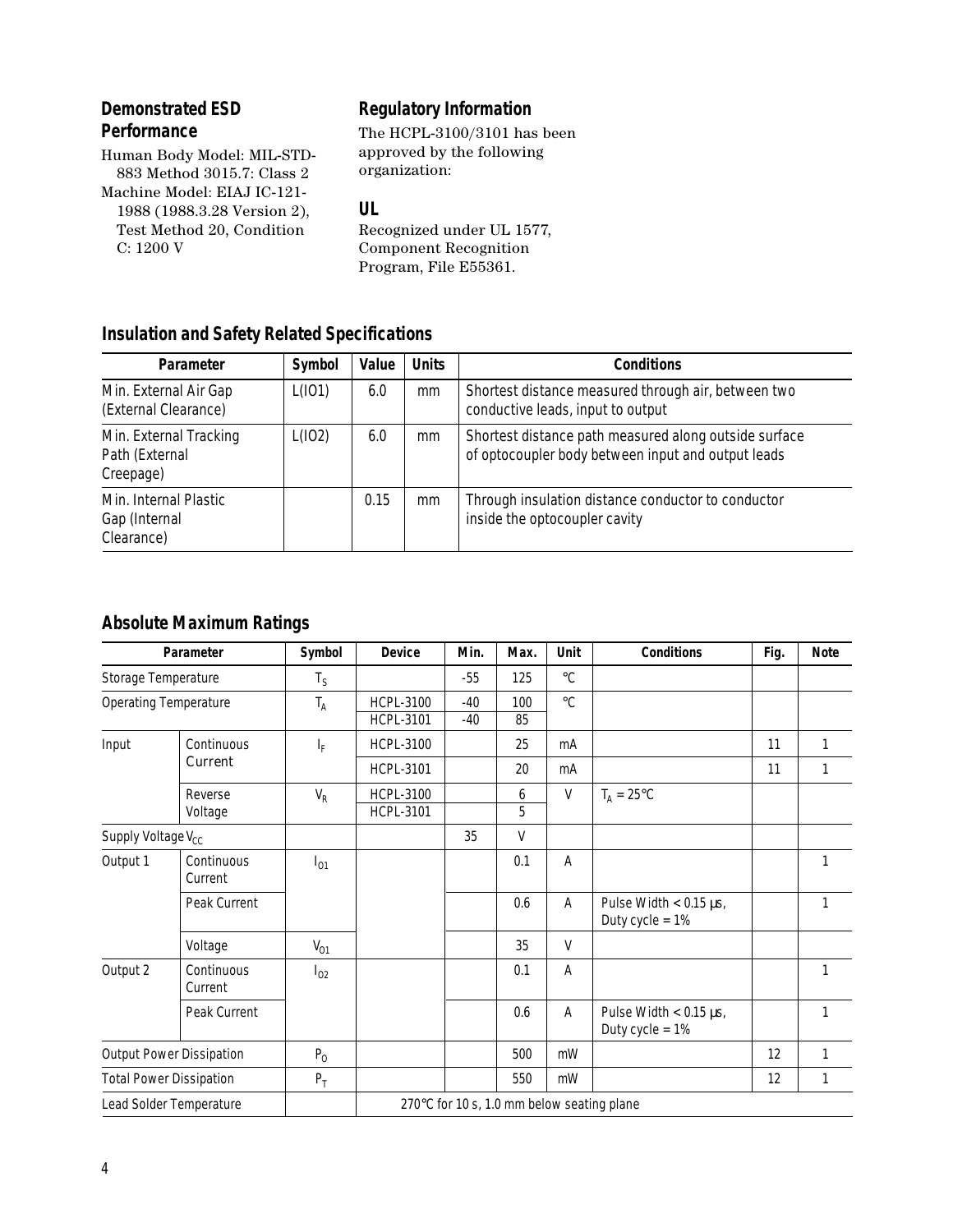|                              | Min.<br><b>Units</b><br>Symbol<br><b>Device</b><br>Max.<br>$V_{CC}$<br>30<br>٧<br>15<br><b>HCPL-3100</b><br>20<br>14<br>mA<br>ΙF<br><b>HCPL-3101</b><br>15<br>20<br>mA<br>°C<br>$\mathsf{T}_\mathsf{A}$<br>$-40$<br>70 |  |  |  |  |  |  |  |  |
|------------------------------|------------------------------------------------------------------------------------------------------------------------------------------------------------------------------------------------------------------------|--|--|--|--|--|--|--|--|
| Parameter                    |                                                                                                                                                                                                                        |  |  |  |  |  |  |  |  |
| Power Supply Voltage         |                                                                                                                                                                                                                        |  |  |  |  |  |  |  |  |
| Input Current (ON)           |                                                                                                                                                                                                                        |  |  |  |  |  |  |  |  |
|                              |                                                                                                                                                                                                                        |  |  |  |  |  |  |  |  |
| <b>Operating Temperature</b> |                                                                                                                                                                                                                        |  |  |  |  |  |  |  |  |

#### **Recommended Operating Conditions**

#### **Recommended Protection for Output Transistors**

During switching transitions, the output transistors Q1 and Q2 of the HCPL-3100/3101 can conduct large amounts of current. Figure 1 describes a

recommended circuit design showing a current limiting resistor  $R_2$  which is necessary in order to prevent damage to the output transistors Q1 and Q2. (See Note 7.) A bypass capacitor  $C_1$  is also recommended to reduce power supply noise.



**Figure 1. Recommended output transistor protection and typical application circuit.**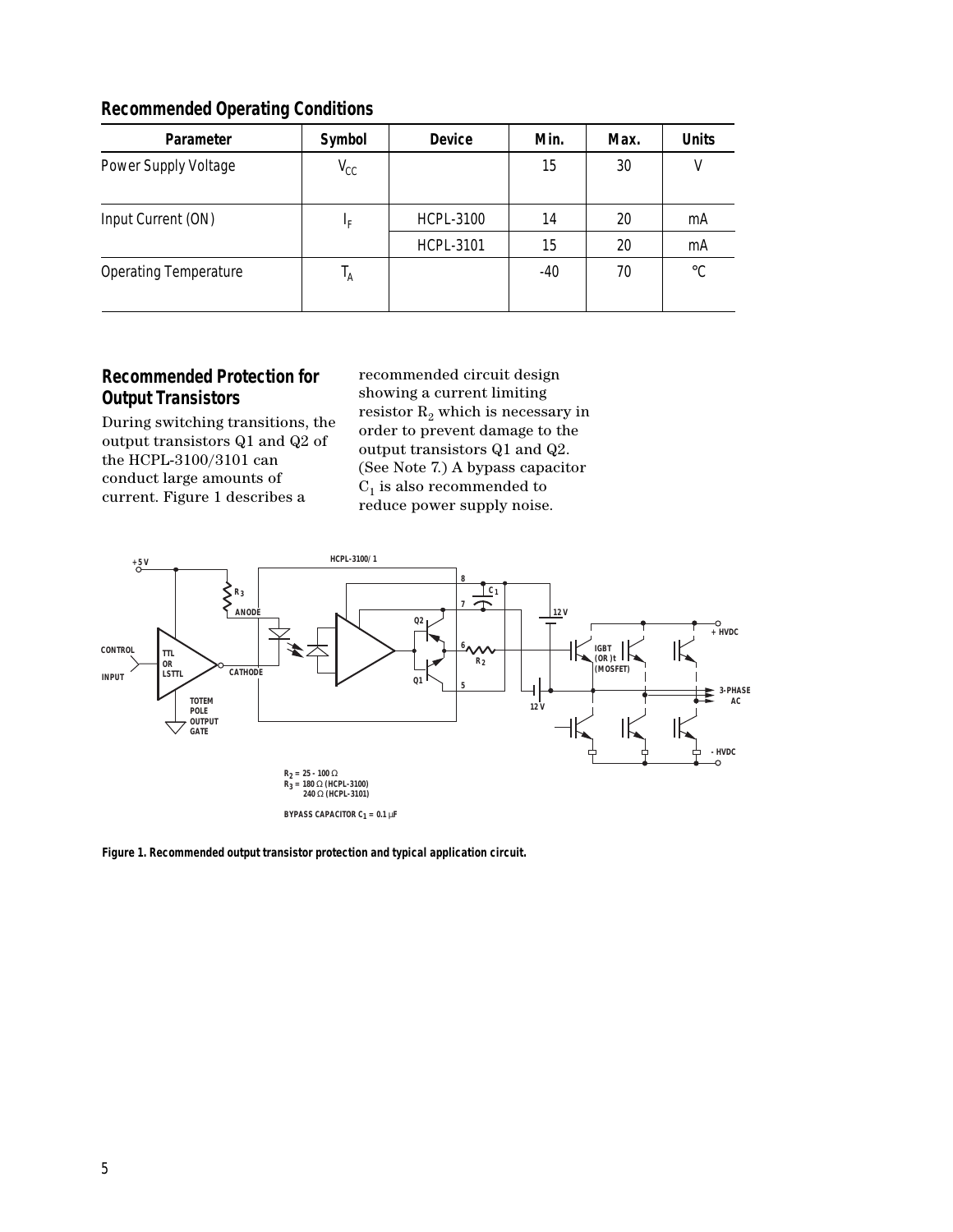#### **Electrical Specifications**

|                                 | Parameter               | Sym.               | <b>Device</b>    | Min.           | Typ.   | Max.           | <b>Units</b> | <b>Test Conditions</b>                                                      |                                          | Fig.         | <b>Note</b>    |
|---------------------------------|-------------------------|--------------------|------------------|----------------|--------|----------------|--------------|-----------------------------------------------------------------------------|------------------------------------------|--------------|----------------|
| Input Forward<br>Voltage        |                         | $V_F$              | <b>HCPL-3100</b> | $\mathbf{r}$   | 1.2    | 1.4            | $\mathsf{V}$ | $I_F = 20 \text{ mA}$                                                       | $T_A = 25^{\circ}C$                      | 13           |                |
|                                 |                         |                    |                  | 0.6            | 0.9    | $\overline{a}$ | V            | $I_F = 0.2$ mA                                                              |                                          |              |                |
|                                 |                         |                    | <b>HCPL-3101</b> |                | 1.6    | 1.75           | V            | $I_F = 10 \text{ mA}$                                                       |                                          | 14           |                |
|                                 |                         |                    |                  | 1.2            | 1.5    | $\omega$       | V            | $I_F = 0.2$ mA                                                              |                                          |              |                |
| <b>Input Reverse</b><br>Current |                         | $I_R$              | <b>HCPL-3100</b> |                |        | 10             | μA           | $V_R = 4 V$                                                                 | $T_A = 25^{\circ}C$                      |              |                |
|                                 |                         |                    | <b>HCPL-3101</b> |                |        |                |              | $V_F = 5 V$                                                                 |                                          |              |                |
| Input Capacitance               |                         | $C_{IN}$           | <b>HCPL-3100</b> | $\omega$       | 30     | 250            | pF           | $V_F = 0 V$ , f = 1 kHz, T <sub>A</sub> = 25°C                              |                                          |              |                |
|                                 |                         |                    | <b>HCPL-3101</b> | ä,             | 60     | 150            | рF           | $V_F = 0 V$ , f = 1 MHz, T <sub>A</sub> = 25°C                              |                                          |              |                |
| Output 1                        | Low<br>Level            | $V_{O1L}$          | <b>HCPL-3100</b> | ÷.             | 0.2    | 0.4            | V            | $I_F = 10 \text{ mA}$                                                       | $V_{CC1} = 12 V$ ,<br>$I_{01} = 0.1 A$ , | 2, 17,<br>18 | $\overline{2}$ |
|                                 | Voltage                 |                    | <b>HCPL-3101</b> |                |        |                |              | $I_F = 5$ mA                                                                | $V_{CC2}$ = -12 V                        |              |                |
| Leakage<br>Current              |                         | $I_{01L}$          |                  | $\blacksquare$ | ä,     | 500            | μA           | $V_{CC} = V_{O1} = 35 V, V_{O2} = 0 V$<br>$I_F = 0$ mA, $T_A = 25^{\circ}C$ |                                          | 5            |                |
| Output 2                        | High<br>Level           | $V_{O2H}$          | <b>HCPL-3100</b> | 20             | 22     | $\Box$         | $\mathsf{V}$ | $I_F = 10 \text{ mA}$                                                       | $V_{CC} = 24 V$ ,<br>$V_{01} = 24 V$ ,   | 3, 19,<br>20 | $\overline{2}$ |
|                                 | Voltage                 |                    | <b>HCPL-3101</b> |                |        |                |              | $I_F = 5$ mA                                                                | $I_{02} = -0.1 A$                        |              |                |
|                                 | Low<br>Level<br>Voltage | $V_{O2L}$          |                  | $\blacksquare$ | 0.5    | 0.8            | V            | $V_{CC} = V_{O1} = 24 V, I_{O2} = 0.1 A,$<br>$I_F = 0$ mA                   |                                          | 4, 21,<br>22 |                |
|                                 | Leakage                 | $I_{O2L}$          | <b>HCPL-3100</b> |                |        | 500            | μA           | $I_F = 10 \text{ mA}$                                                       | $V_{CC}$ = 35 V,                         | 6            |                |
|                                 | Current                 |                    | <b>HCPL-3101</b> |                |        |                |              | $I_F = 5$ mA                                                                | $V_{02} = 35 V$<br>$T_A = 25^{\circ}C$   |              |                |
| Supply<br>Current               | High<br>Level           | $I_{\text{CCH}}$   | <b>HCPL-3100</b> | ä,             | 1.3    | 3.0            | mA           | $V_{01} = 24 V$<br>$V_{CC}$ = 24 V, $I_F$ = 10 mA                           | 7, 23                                    |              | $\overline{2}$ |
|                                 |                         |                    | <b>HCPL-3101</b> | ÷,             | 1.3    | 3.0            | mA           | $V_{01} = 24 V$<br>$V_{CC}$ = 24 V, $I_F$ = 5 mA                            |                                          |              |                |
|                                 | Low<br>Level            | $I_{\text{CCL}}$   |                  |                | 1.3    | 3.0            | mA           | $V_{01} = 24 V$<br>$V_{CC}$ = 24 V, $I_F$ = 0 mA                            |                                          | 7, 24        |                |
| Low to High<br>Threshold Input  |                         | $I_{\mathsf{FLH}}$ | <b>HCPL-3100</b> | 1.0            | 4.0    | 7.0            | mA           | $T_A = 25^{\circ}C$                                                         |                                          | 8, 15,<br>16 | 2, 3           |
|                                 |                         |                    |                  | 0.6            | $\Box$ | 10.0           | mA           | $V_{CC} = V_{O1} = 24 V$                                                    |                                          |              |                |
|                                 |                         |                    | <b>HCPL-3101</b> | 0.3            | 1.5    | 3.0            | mA           | $T_A = 25^{\circ}C$                                                         |                                          |              |                |
|                                 |                         |                    |                  | 0.2            | $\Box$ | 5.0            | mA           | $V_{CC} = V_{O1} = 24 V$                                                    |                                          |              |                |

Over recommended temperature (T<sub>A</sub> = -40°C to +100°C, HCPL-3100; T<sub>A</sub> = -40°C to +85°C, HCPL-3101) unless otherwise specified.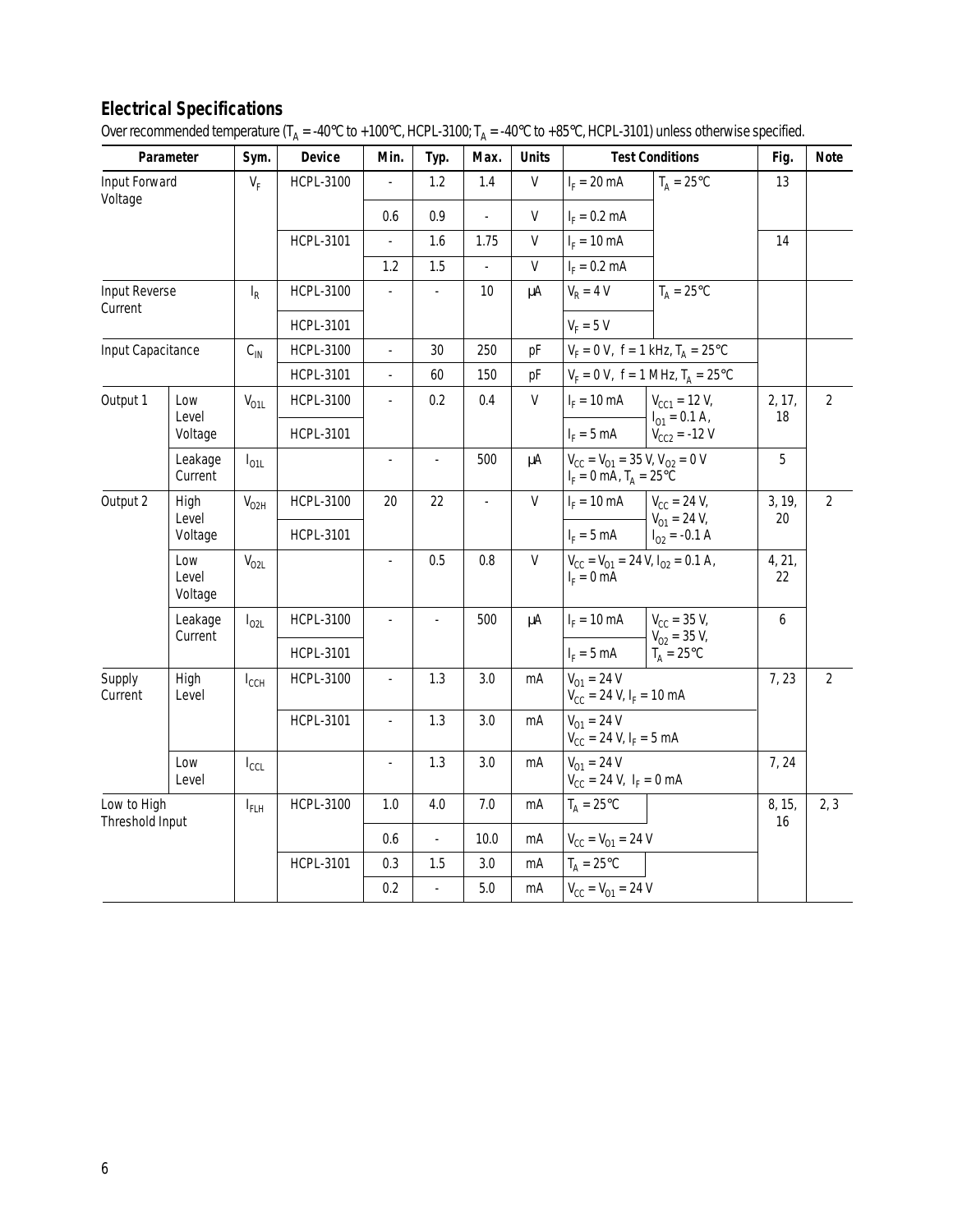| Parameter                                                | Sym.            | <b>Device</b>    | Min.                     | Typ. | Max.                     | <b>Units</b> |                       | <b>Test Conditions</b>                                    | Fig.             | <b>Note</b> |
|----------------------------------------------------------|-----------------|------------------|--------------------------|------|--------------------------|--------------|-----------------------|-----------------------------------------------------------|------------------|-------------|
| Propagation                                              | $t_{PLH}$       | <b>HCPL-3100</b> | $\overline{\phantom{0}}$ | 1    | 2                        | μs           | $I_F = 10 \text{ mA}$ | $V_{CC}$ = 24 V,                                          | 9,               | 2, 6        |
| Delay Time to<br><b>High Output</b><br>Level             |                 | <b>HCPL-3101</b> | $\blacksquare$           | 0.3  | 0.5                      | μs           | $I_F = 5$ mA          | $V_{01} = 24 V$ ,<br>$R_G = 47 \Omega$<br>$C_G$ = 3000 pF | 25,<br>26,<br>27 |             |
| Propagation                                              | $t_{PHL}$       | <b>HCPL-3100</b> | $\blacksquare$           | 1    | $\overline{2}$           | μs           | $I_F = 10 \text{ mA}$ |                                                           |                  |             |
| Delay Time to<br>Low Output<br>Level                     |                 | <b>HCPL-3101</b> | $\blacksquare$           | 0.3  | 0.5                      | μs           | $I_F = 5$ mA          |                                                           |                  |             |
| <b>Rise Time</b>                                         | $t_{r}$         | <b>HCPL-3100</b> |                          | 0.2  | 0.5                      | μs           | $I_F = 10 \text{ mA}$ |                                                           |                  |             |
|                                                          |                 | <b>HCPL-3101</b> |                          |      |                          |              | $I_F = 5$ mA          |                                                           |                  |             |
| <b>Fall Time</b>                                         | $t_f$           | <b>HCPL-3100</b> | $\blacksquare$           | 0.2  | 0.5                      | μs           | $I_F = 10 \text{ mA}$ |                                                           |                  |             |
|                                                          |                 | <b>HCPL-3101</b> |                          |      |                          |              | $I_F = 5$ mA          |                                                           |                  |             |
| Output High<br>Level Common                              | $ CM_H $        | <b>HCPL-3100</b> | 15                       |      | $\blacksquare$           | $kV/ \mu s$  | $I_F = 10 \text{ mA}$ | $V_{CM} = 1500 V$<br>(peak),                              | 10               | 2           |
| Mode Transient<br>Immunity                               |                 | <b>HCPL-3101</b> |                          |      |                          |              | $I_F = 5mA$           | $V_{CC} = 24 V$<br>$V_{01} = 24 V$                        |                  |             |
| Output Low<br>Level Common<br>Mode Transient<br>Immunity | CM <sub>1</sub> |                  | 15                       |      | $\overline{\phantom{a}}$ | $kV/\mu s$   | $I_F = 0$ mA          | $\Delta V_{02H} = \Delta V_{02L}$<br>$= 2.0 V$            |                  |             |

### **Switching Specifications (** $T_A = 25^\circ \text{C}$ **)**

### **Packaging Characteristics**

| Parameter                                    | Sym.      | Min.               | ⊤ур.      | Max. | <b>Units</b> | <b>Test Conditions</b>                                         | Fig. | <b>Note</b> |
|----------------------------------------------|-----------|--------------------|-----------|------|--------------|----------------------------------------------------------------|------|-------------|
| Input-Output Momentary<br>Withstand Voltage* | $V_{ISO}$ | 5000               |           |      | V rms        | $RH = 40\%$ to 60%<br>t = 1 min, $T_{\text{A}}$ = 25°C         |      | 4, 5        |
| Resistance (Input-Output)                    | $R_{1.0}$ | 5x10 <sup>10</sup> | $10^{11}$ | -    | Ω            | $V_{1-0}$ = 500 V, T <sub>A</sub> = 25°C<br>$RH = 40\%$ to 60% |      |             |
| Capacitance (Input-Output)                   | ∿⊩0       | -                  |           | -    | рF           | $= 1 MHz$                                                      |      |             |

\*The Input-Output Momentary Withstand Voltage is a dielectric voltage rating that should not be interpreted as an input-output continuous voltage rating. For the continuous voltage rating refer to the IEC/EN/DIN EN 60747-5-2 Insulation Characteristics Table (if applicable), your equipment level safety specification, or Avago Application Note 1074, "Optocoupler Input-Output Endurance Voltage."

#### **Notes:**

- 1. Derate absolute maximum ratings with ambient temperatures as shown in Figures 11 and 12.
- 2. A bypass capacitor of 0.01 µF or more is needed near the device between  $V_{CC}$  and GND when measuring output and transfer characteristics.
- 3.  $I_{\text{FLH}}$  represents the forward current when the output goes from low to high.
- 4. Device considered a two terminal device; pins 1-4 are shorted together and pins 5-8 are shorted together.
- 5. For devices with minimum V<sub>ISO</sub> specified at 5000 V rms, in accordance with UL 1577, each optocoupler is proof-tested by applying an insulation test voltage  $\geq 6000$  V rms for one second (leakage current detection limit,  $I_{\rm I-O}\leq 200$   $\mu\rm A)$ .
- 6. The t<sub>PLH</sub> and t<sub>PHL</sub> propagation delays are measured from the 50% level of the input pulse to the 50% level of the output pulse.
- 7.  $R_2$  limits the Q1 and Q2 peak currents. For more applications and circuit design information see Application Note "Power Transistor Gate/Base Drive Optocouplers."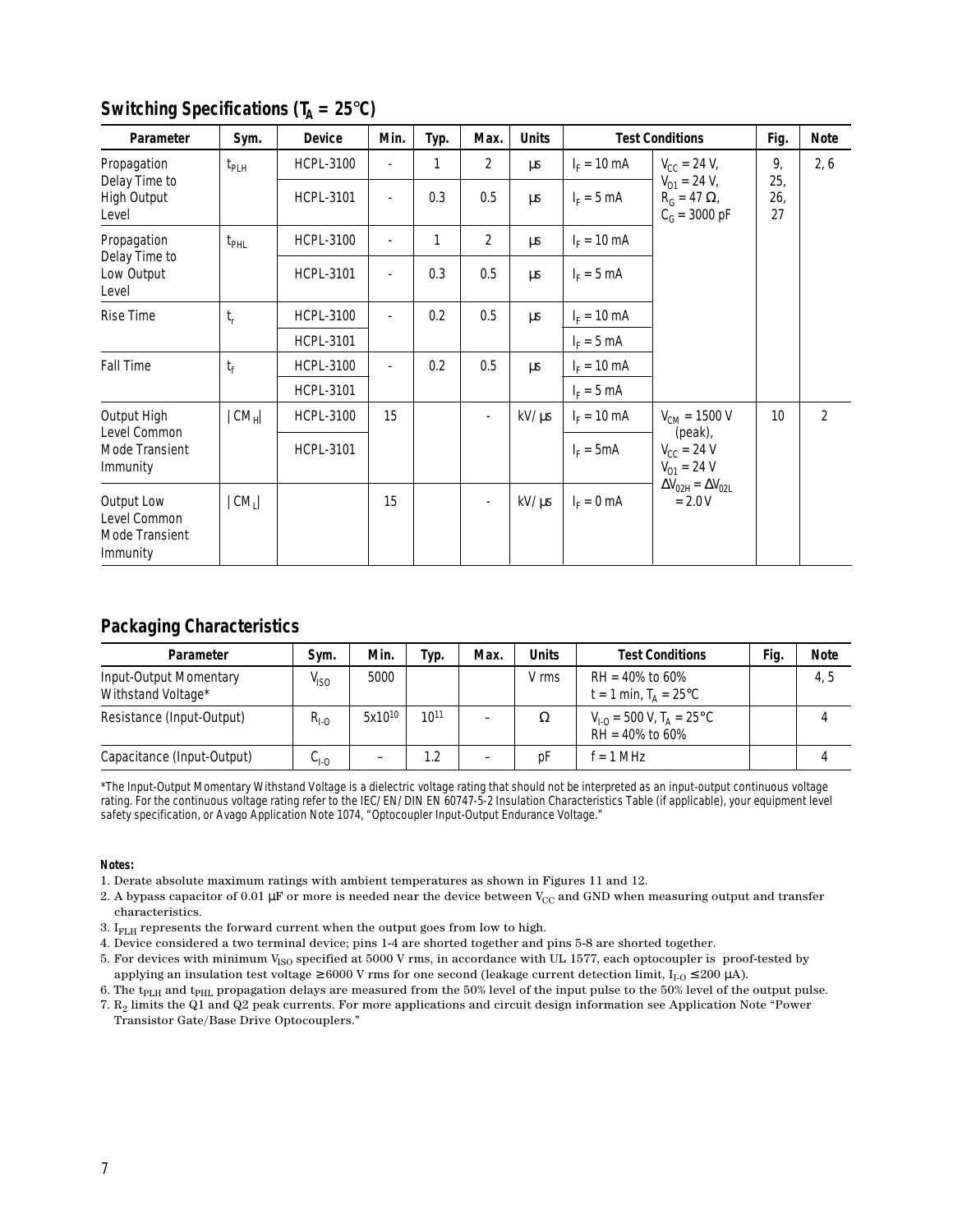

Figure 2. Test circuit for low level output voltage V<sub>O1L</sub>. **Figure 3. Test circuit for high level output voltage V<sub>O2H</sub>.** 





Figure 4. Test circuit for low level output voltage V<sub>O2L</sub>. Figure 5. Test circuit for leakage current I<sub>O1L</sub>.





Figure 6. Test circuit for leakage current  $I_{O2L}$ . **Figure 7. Test circuit for**  $I_{CCH}$  **and**  $I_{CCL}$ .





Figure 8. Test circuit for threshold input current I<sub>FLH</sub>.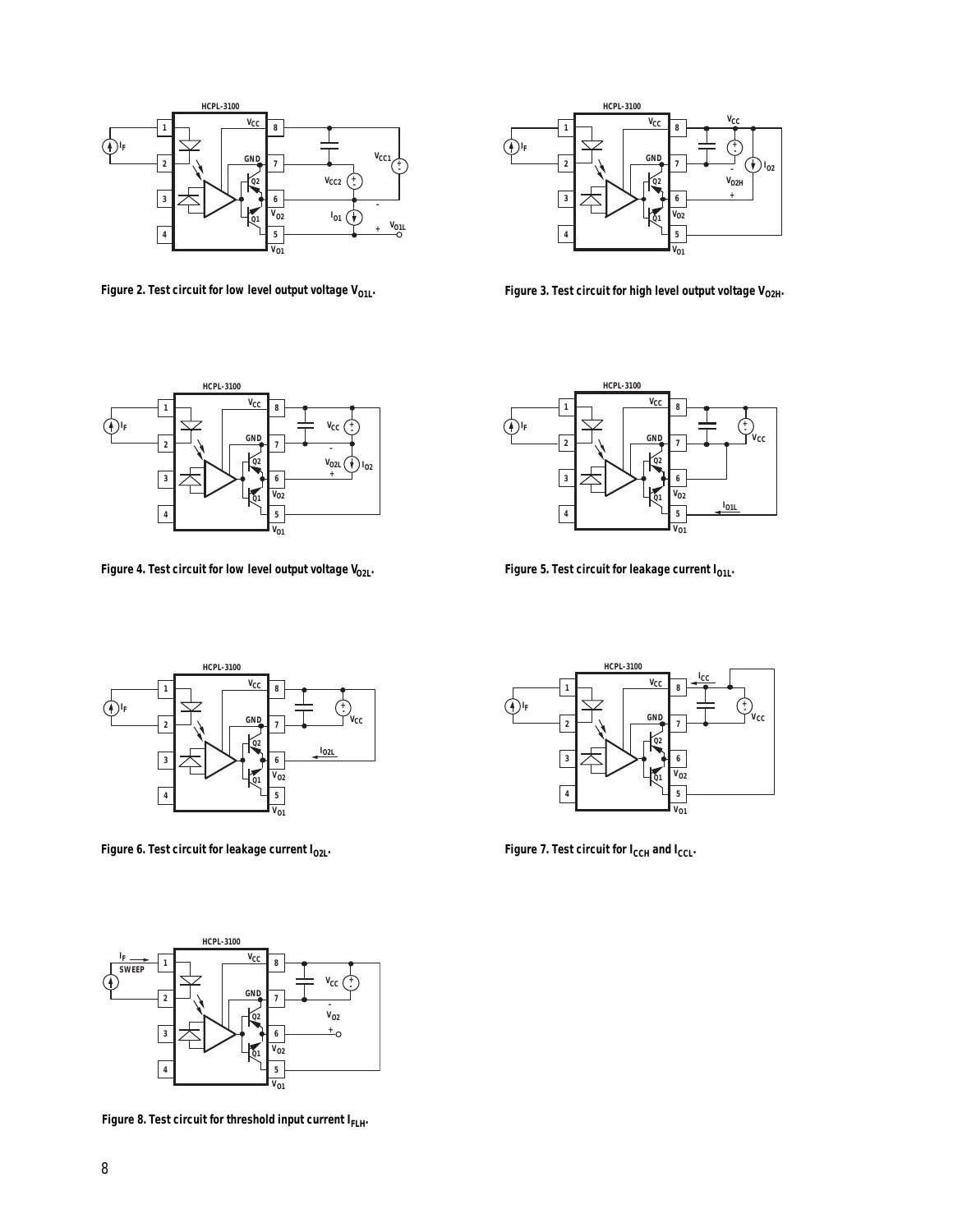



Figure 9. Test circuit for  $t_{PLH}$ ,  $t_{PHL}$ ,  $t_r$ , and  $t_f$ .

Figure 10. Test circuit for CM<sub>H</sub> and CM<sub>L</sub>.

**600**







**75 85 100 125**



**Figure 12. LED forward current vs. ambient temperature, HCPL-3101.**

**Figure 13. Maximum power dissipation vs. ambient temperature, HCPL-3100.**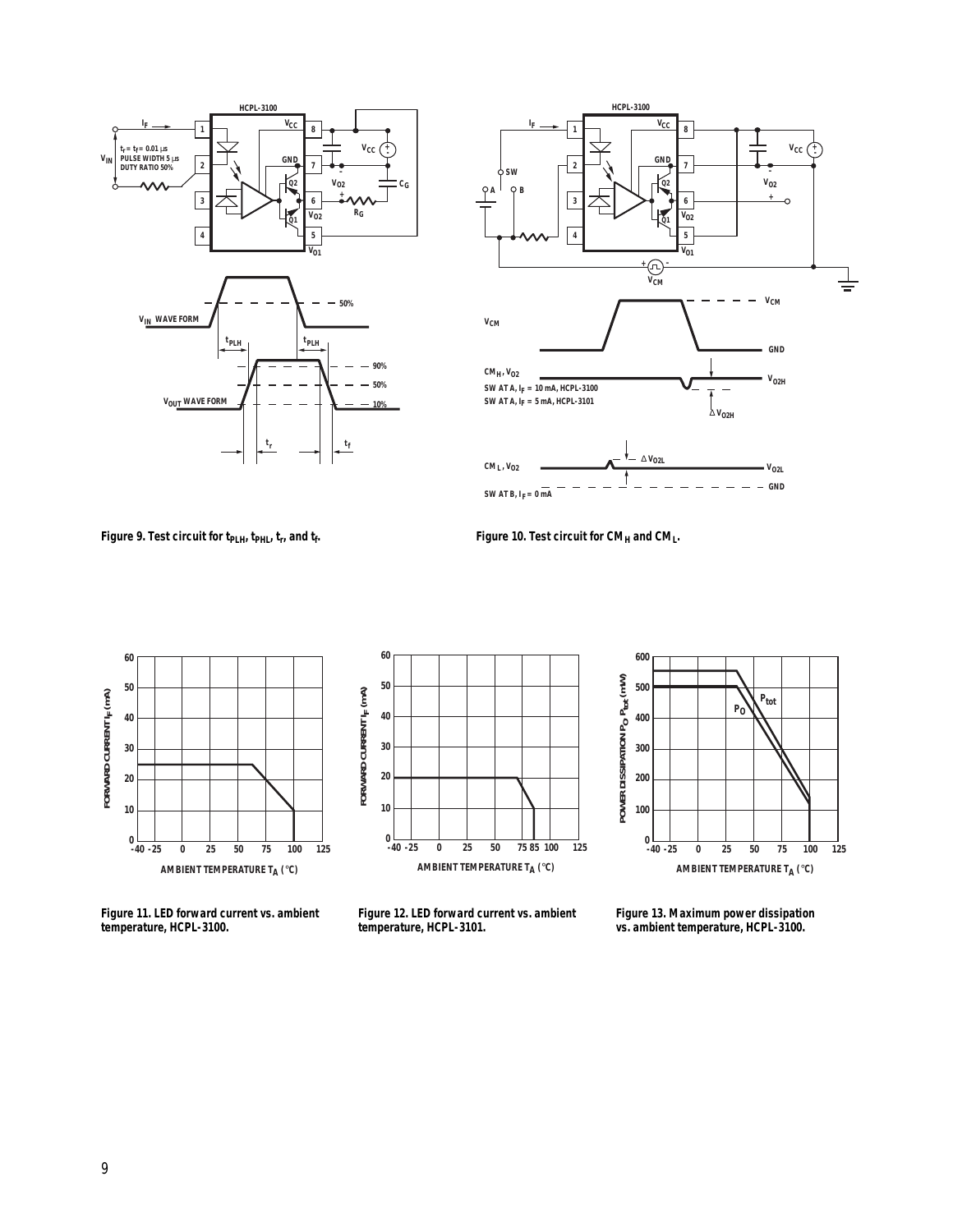

**Figure 14. Maximum power dissipation vs. ambient temperature, HCPL-3101.**



**Figure 15. Typical forward current vs. forward voltage, HCPL-3100.**



**Figure 16. Typical forward current vs. forward voltage, HCPL-3101.**



**Figure 17. Normalized low to high threshold input current vs. supply voltage, HCPL-3100.**



**Figure 18. Normalized low to high threshold input current vs. supply voltage, HCPL-3101.**



**Figure 19. Normalized low to high threshold input current vs. ambient temperature, HCPL-3100.**

**3**



**Figure 20. Normalized low to high threshold input current vs. ambient temperature, HCPL-3101.**





**Figure 21. Typical low level output 1 voltage vs. output 1 current, HCPL-3100.**

**Figure 22. Typical low level output 1 voltage vs. output 1 current, HCPL-3101.**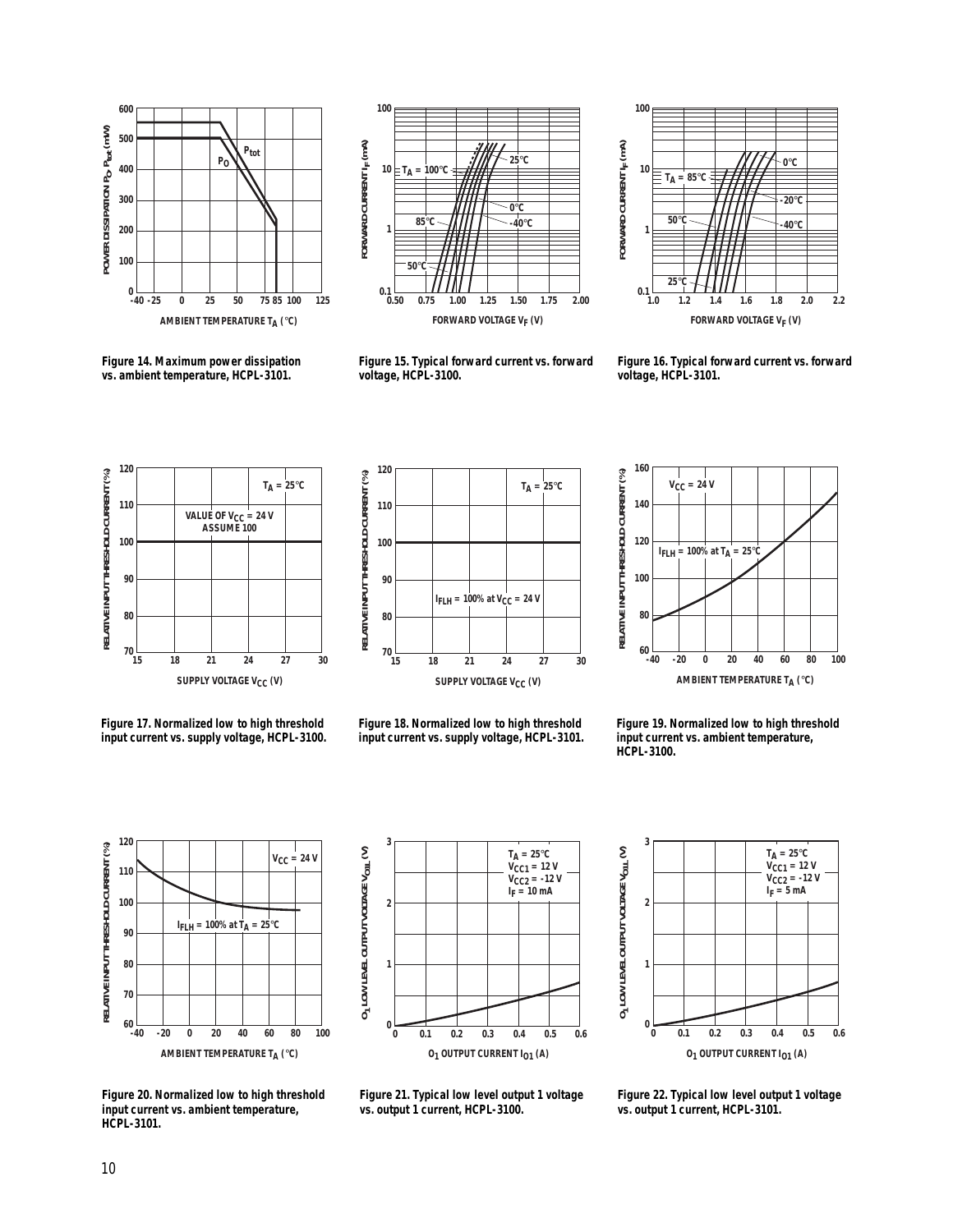



**Figure 23. Typical low level output 1 voltage vs. ambient temperature, HCPL-3100.**





**Figure 25. Typical high level output 2 voltage vs. supply voltage, HCPL-3100.**







**Figure 26. Typical high level output 2 voltage vs. supply voltage, HCPL-3101.**



**Figure 28. Typical high level output 2 voltage vs. ambient temperature, HCPL-3101.**



**Figure 29. Typical low level output 2 voltage vs. output 2 current, HCPL-3100.**



**Figure 30. Typical low level output 2 voltage vs. output 2 current, HCPL-3101.**



**Figure 31. Typical low level output 2 voltage vs. ambient temperature, HCPL-3100.**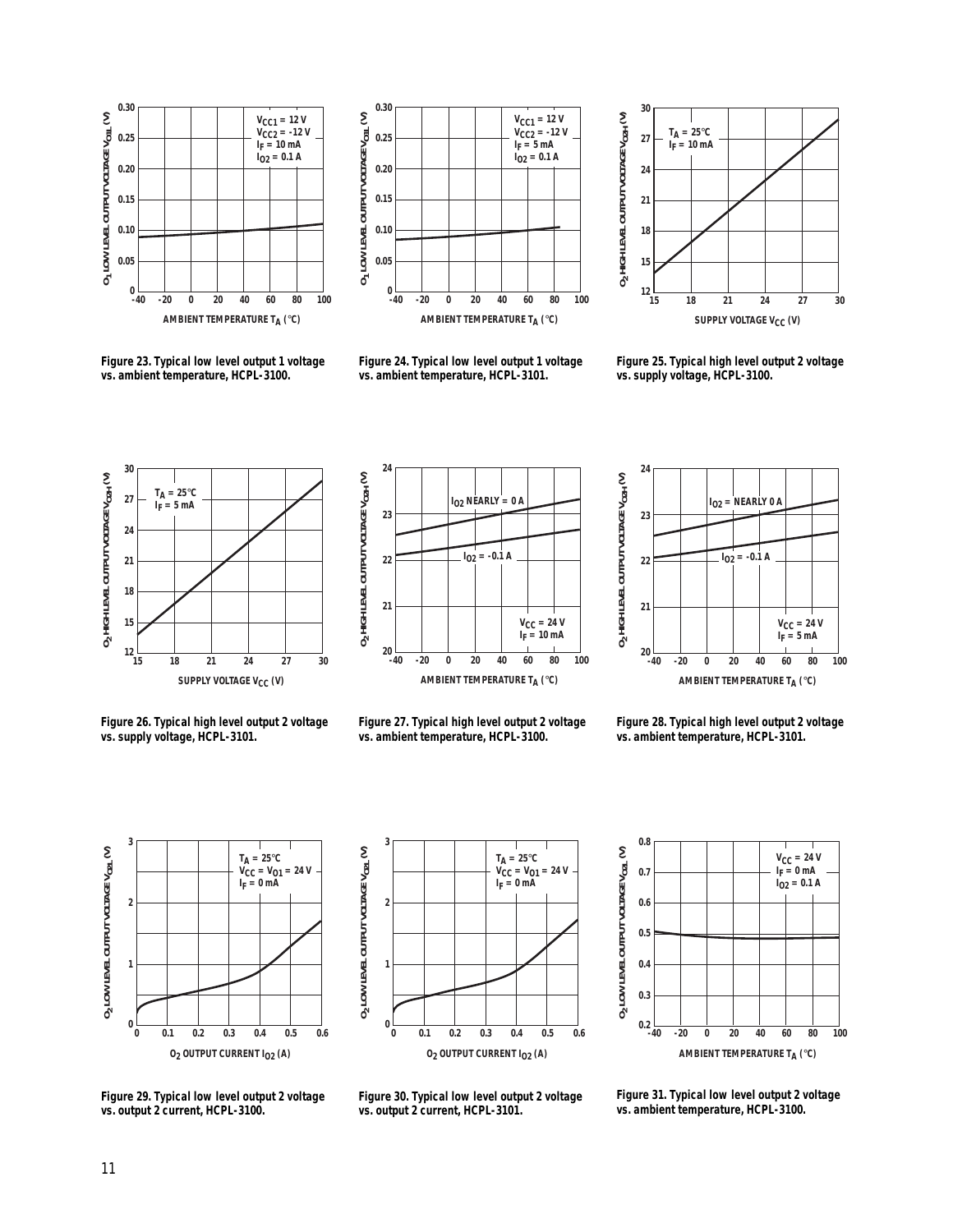



**Figure 32. Typical low level output 2 voltage vs. ambient temperature, HCPL-3101.**





**Figure 34. Typical high level supply current vs. supply voltage, HCPL-3101.**







**Figure 35. Typical low level supply current vs. supply voltage, HCPL-3100.**



**Figure 37. Typical high level supply current vs. ambient temperature, HCPL-3100.**



**Figure 38. Typical high level supply current vs. ambient temperature, HCPL-3101.**

**3.0** LOW LEVEL SUPPLY CURRENT I<sub>CCL</sub> (mA) **LOW LEVEL SUPPLY CURRENT ICCL (mA)**  $V_{CC} = 24 V$ **2.5**  $I_F = 0$  mA **2.0 1.5 1.0 0.5**  $0$   $-40$ **-40 -20 0 20 40 60 80 100 AMBIENT TEMPERATURE TA (**°**C)**

**3.0** LOW LEVEL SUPPLY CURRENT I<sub>CCL</sub> (mA) **LOW LEVEL SUPPLY CURRENT ICCL (mA) VCC = 24 V IF = 0 mA2.5 2.0 1.5 1.0 0.5 0 -40 -20 0 20 40 60 80 100 AMBIENT TEMPERATURE TA (**°**C)**

**Figure 39. Typical low level supply current vs. ambient temperature, HCPL-3100.**

**Figure 40. Typical low level supply current vs. ambient temperature, HCPL-3101.**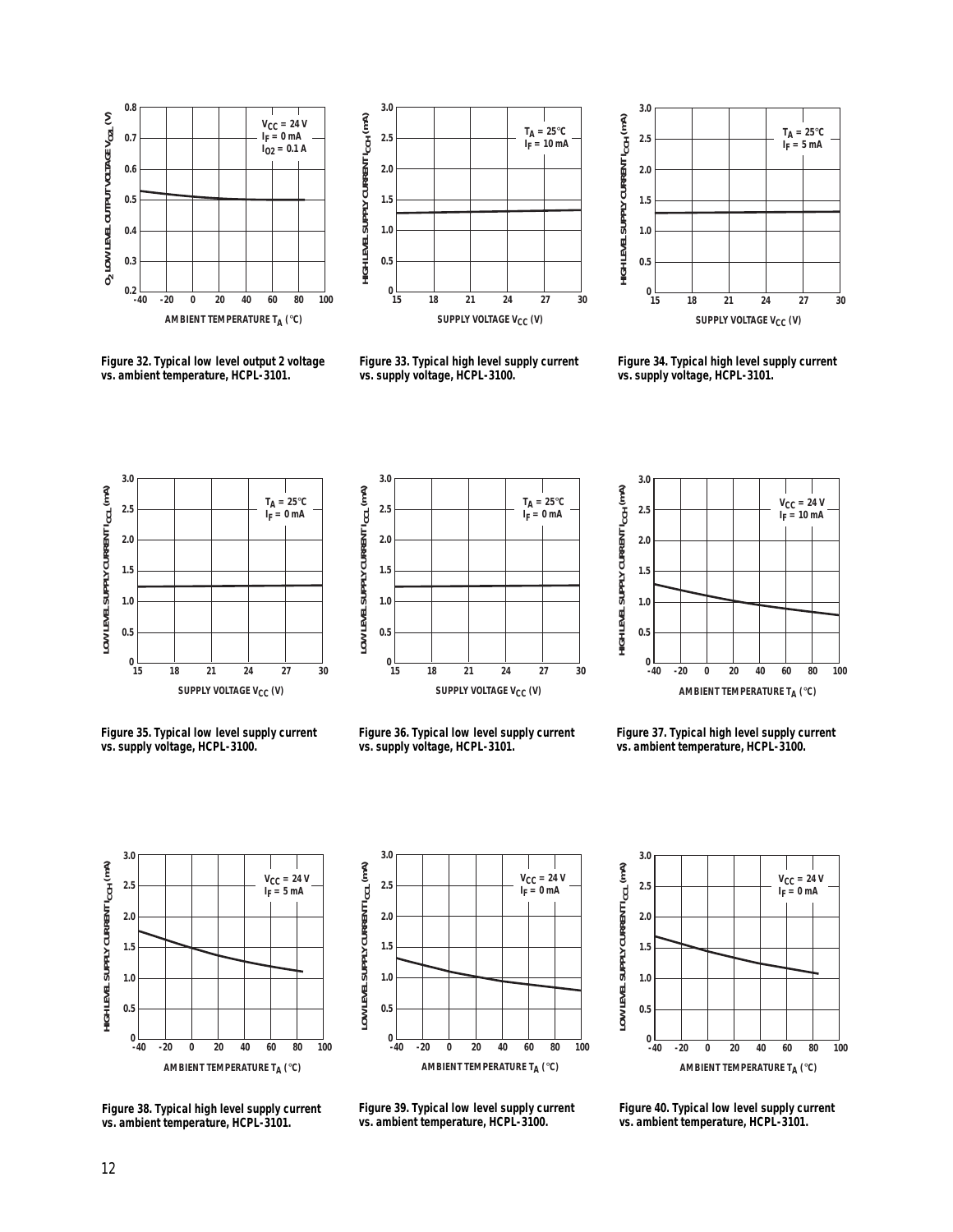



**Figure 41. Typical propagation delay time vs. forward current, HCPL-3100.**

**Figure 42. Typical propagation delay time vs. forward current, HCPL-3101.**



**Figure 43. Typical propagation delay time vs. ambient temperature, HCPL-3100.**



**Figure 44. Typical propagation delay time vs. ambient temperature, HCPL-3101.**